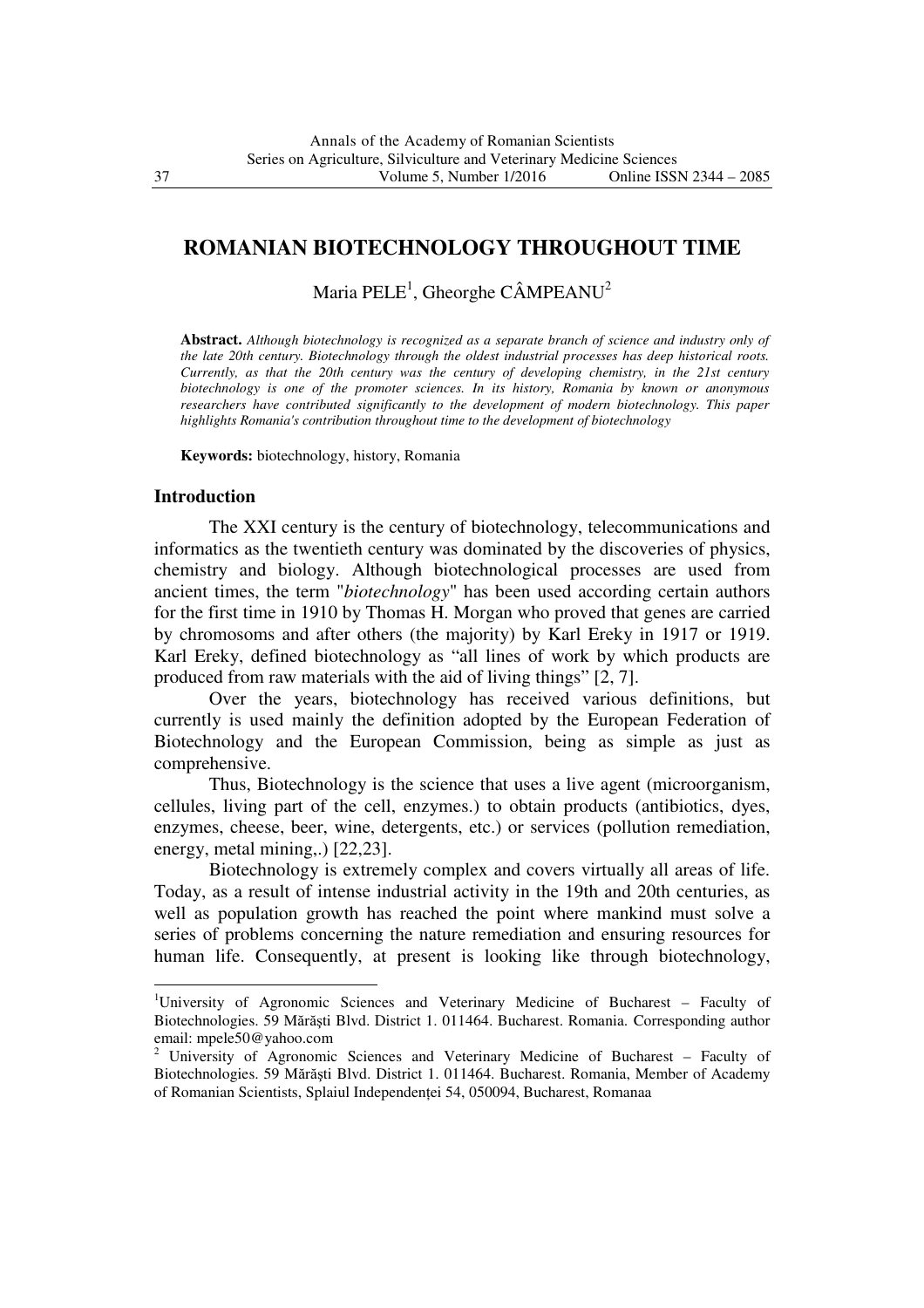mankind to return to natural sources, to technologies which will be environmentally friendly.

From the historical perspective, biotechnologies are basically some of the oldest processes used by people to improve health, food and some services with deep roots in the most distant stages of development of human life on earth.

The main objective of this paper is to pursue the presence and development of biotechnologies along the Romanian history.

## **Biotechnology along the time**

In this context the development of biotechnology can be divided into three main stages:

− Ancient Biotechnology

− Classical Biotechnology

− Modern biotechnology

### *Ancient Biotechnology*

The longest period known in world history is the ancient one.It is comprised across thousands of years, from prehistory (over 10,000 î.e.n) until the early nineteenth century  $(\approx 1830)$ .

Biotechnologies have begun with the first civilizations. The first sedentary populations, farmers and hunters realized empirically artificial selection, to obtain benefits such as larger fruit, resistant plants, larger animals, etc. or making products for health. The food processing is lost in the darkness of time. For example, old popullations were observved that fruits and fruit juices fermented into wine, that milk could be converted into yogurt, buttermilk or cheese [19].

Data recorded on biotechnologies in the ancient world are extremely few, mostly represented by various discoveries in archeology. Thus, the best known are papyruses, clay tablets and Bible Bible which provided evidence that Sumerians and Babylonians produced beer with thousands years before Christ.

Archaeological research and a series of world renowned archaeologists show that the geographic area that is today Romania, was more than 10,000 years ago, hearth of the world, where human civilization really began [25, 26, 27, 27 ].

In this context, it is evident that the ancestors of the Romanians developed different aspect of biotechnology.

In 1961, archaeologist Nicolae Vlassa, discovered three tablets, at a Neolithic site in the village of Tărtăria, Romania. The tablets are inscribed on only one side, and the inscriptions resemble a horned animal, a vegetal motif and a variety of mainly abstract symbols. Tablets dating is uncertain even if they were tested with carbon 14 due to contradictory stratigraphic evidence.

So, the tablets have been dated from around 6500 years ago, 5500 or even earlier at 7300 years old. Hovewer is wiser as a precaution to date the stones to6000-5800 years ago. In any case, through images presented can conclude that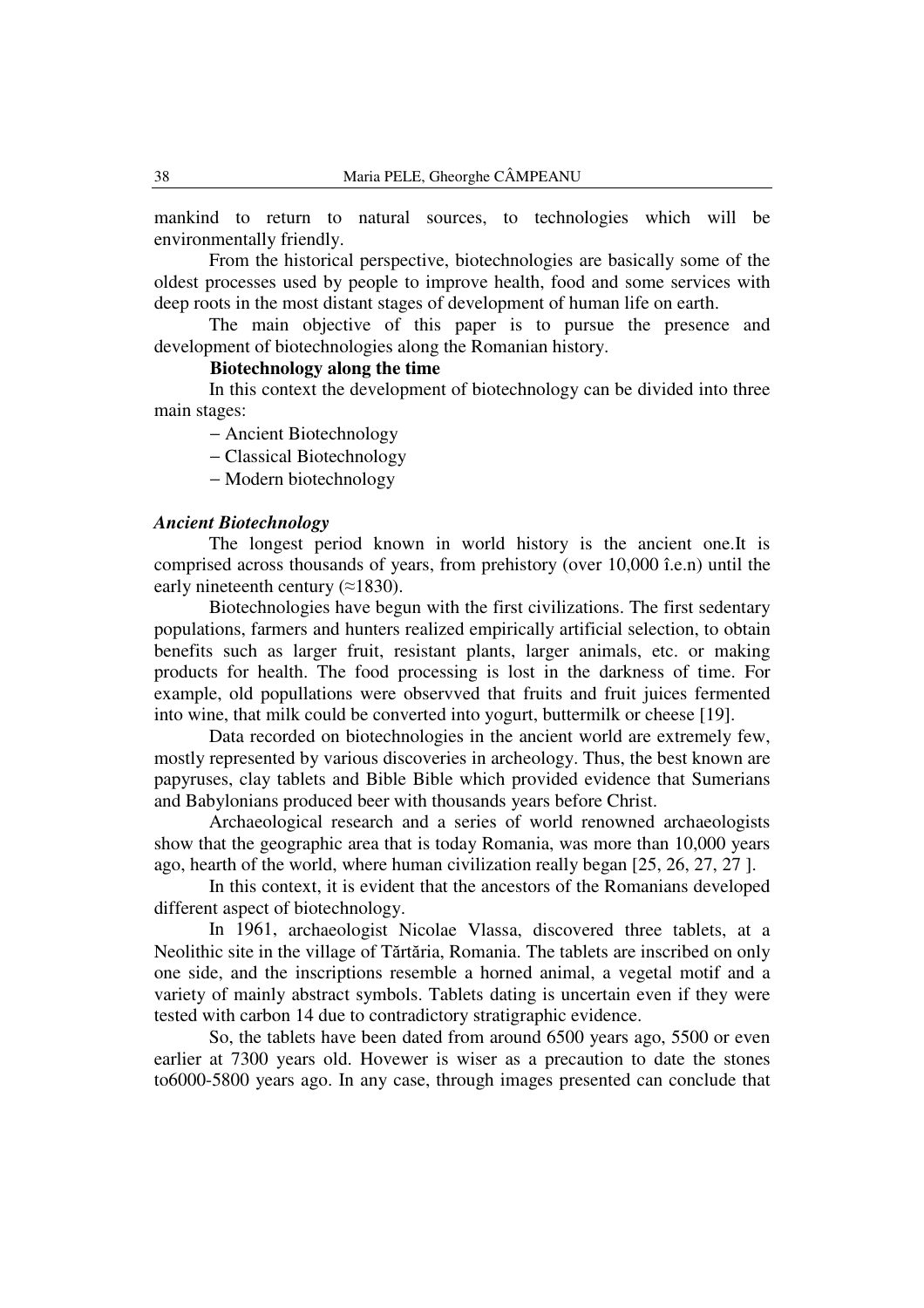

Figure 1. Tărtăria tablets

The use of microorganisms in food processing is lost in the mists of time (bread, cheese, wine, beer). For example, Romanian ancestors grown vines in order to obtain the wine, at least 2000 years before Christ. De asememea, istoria arata ca vita de vie, originara din Romania, a fost introdusa in cultivation in the valley of the Rhine and Moselle rivers between 276 and 282 after Christ by the emperor Probus Marcus Aurellius [11].

Using the gifts of nature in Dacia there were most outstanding known physicians of antiquity. Thus, Plato (427 B.C. – 347 B.C.), reveals a discussion between Socrates and Carmides, where Socraates explains that he had learned from a 'Thracian' doctor [9, 15].

Plant and animal sources have been used by humans for making clothing from time immemorial. In Romania, of textile fibers and animal material transmitted over millennia are found today in popular creations and newest creations in the fashion world. Thus, the renowned national blouses are now highly coveted worldwide. The original blouses are made from fine flax textile.

Over the thousand years, and continuing today, traditional pieces of folkloric art (from carpets to clothes) are being produced using flax fibers, hemp fibers or wool.

To obtain the desired textiles, hemp and flax were placed to melt in small pools landscaped alongside of the flowing water fords where specific microorganisms destroyed the pectin substances leaving available long cellulose fibers [3, 5].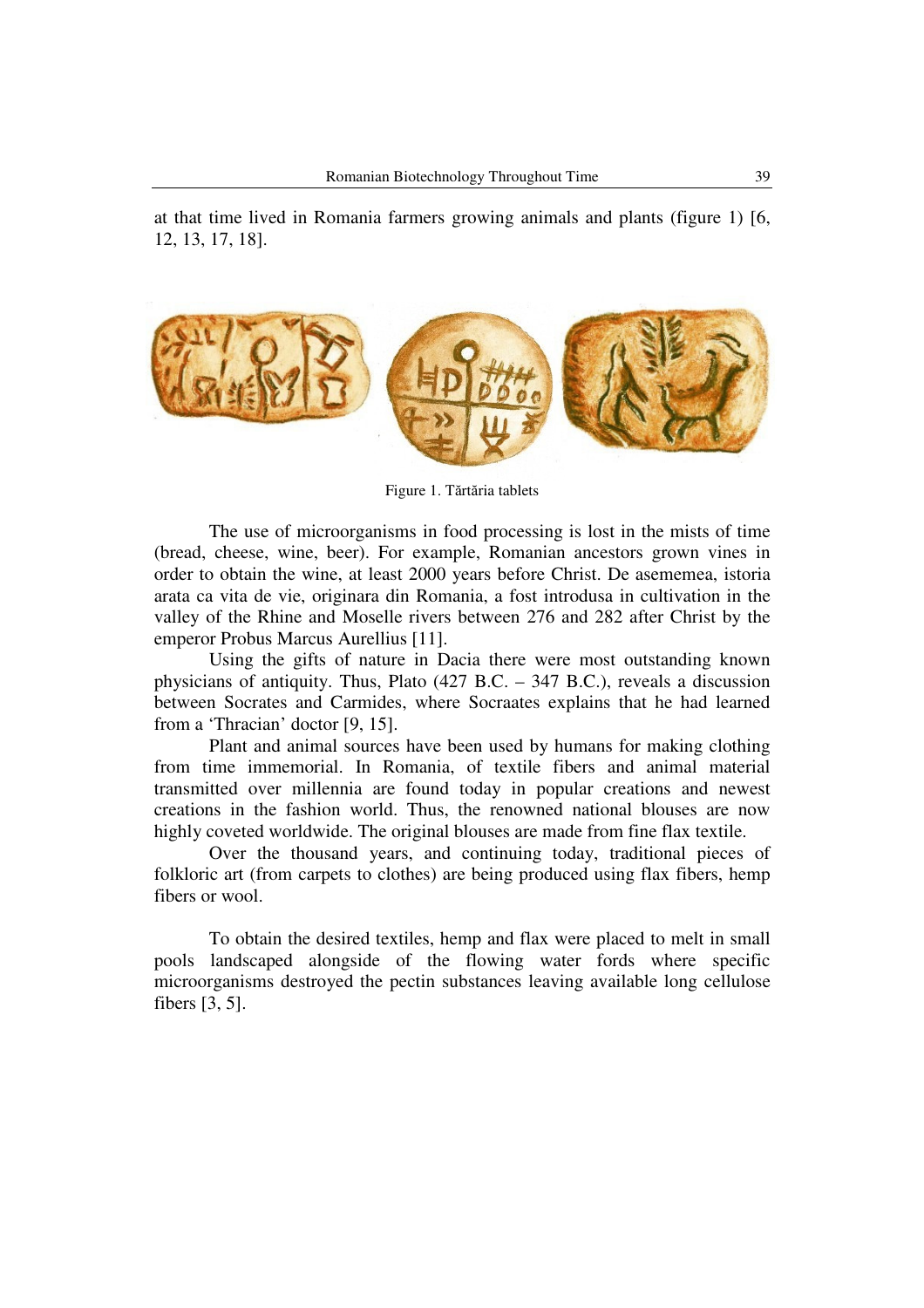

**Figure 2. The flax melting in small ponds near a river ford** [29].

In the Middle Ages scientific development has entered into obscurity. Religious restrictions wars also, virtually permanents, made that development of science and hence of biotechnology to be an extremely low level.

However, during this period were mentioned some finds. For example in the China of the years 100 BC, chrysanthemum powder was used as insecticides. But, have to specify that such a preparation, although it was not mentioned in the documents, but was transmitted orally, was used by our ancestors for the same purpose.

The term "Ethanol" coined for the first time around the year 1150 by Paracelsus for the beverage obtained from distillation of beverages produced by fermentation.

It were attempted the first vaccinations against smallpox (1701, 1797), it was concluded that plants and animals alike reproduce in a sexual manner (1630), were described protozoa and bacteria and were recognized that such microorganisms might play a role in fermentation, it was used microscope to describe protozoa and bacteria and were recognized that such microorganisms might play a role in fermentation and was studied blood circulation in capillaries, described the nervous system as bundles of fibers connected to the brain by the spinal cord.

Advancements in the aspects concerning biotechnology in the Romania during the Middle Ages, are not registered. This is understandable if it is take into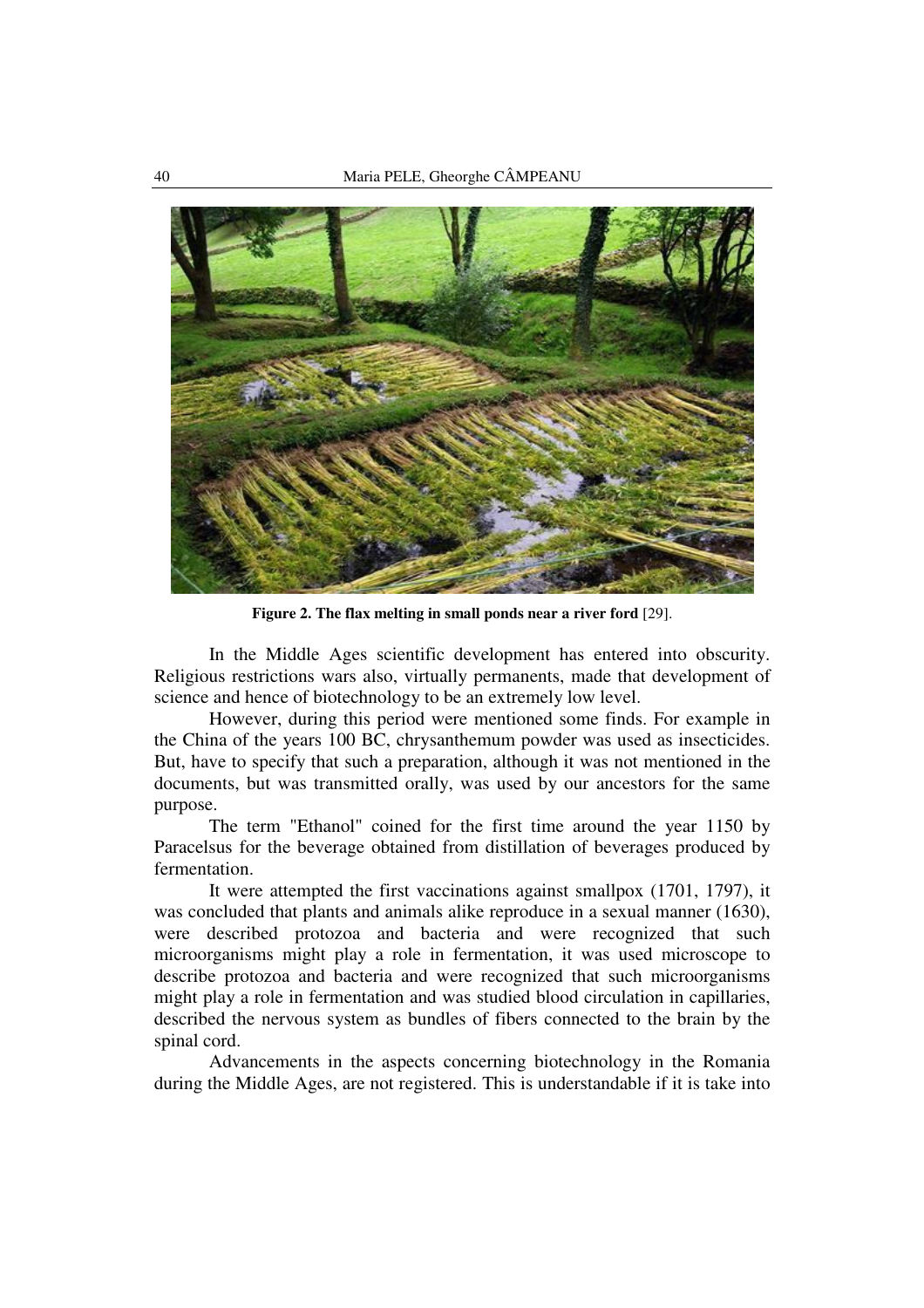account that this tumultuous period is marked by conflicts, wars and invasions of various nomadic peoples. Being on the eastern edge of Europe, Romania was the first country to which was kicked the invaders, against which the the country was forced to stand up to, to fight to protect the country and prevent their movement towards Western Europe.

### *Classical Biotechnology*

Classical technology began to develop with the industrial revolution in the mid-1800s and it covered a large part of the nineteenth century, being carried on until the 1970s. This period is marked by adapting the known methods from all areas to industrial production. There are produced large quantities of food products and other materials in short amount of time. It developed various industries and intensive agriculture, processes that led to a large part of the problems facing mankind today. Many methods developed through classical biotech are widely used today. Biotechnology must find appropriate solutions to transform these traditional methods in the environmentally friendly means or at least with reduced pollution degree.

However the classical period is rich in numerous discoveries which are the basis for progresses of our days. Thus, it are achieved: advanced fermentation processes that allow better control, the use of predictable yeasts which led to modern baking industry; are discovered proteins, enzymes, penicillin, the structure of chromosomes and structure of nucleic acids; are developed methods for the production of ethanol by fermentation; acetone, acetic acid, butane, solvent dyes, etc. at level industrial; was introduced crop rotation; the first hybrid maize is performed; the discovery of the double helix structure of DNA resulted in an explosion of research in molecular biology and genetics, paving the way for the biotechnology revolution; the genetic code was "cracked" and was demonstrated that a sequence of three nucleotide bases (a codon) determines each of 20 amino acids and many others very important descoveries.

A large part of Romanian contributions to the development of biotechnology during this period are not known or are given a low importance. However, from the Romanian broad category of inventions, there are a number of discoveries / inventions that may be included in biotechnology.

So, the natural scientist Grigore Antipa, biologist, zoologist, ecologist and university professor, was the first who presented biological dioramas, a form of the framing nature in the cityscape (1907).

Ioan Cantacuzino, academician, doctor, microbiologist, university professor, has developed a cholera vaccination method, called "Method Cantacuzino", used today in countries where cholera cases can be observed, and in 1912 creates antityphique vaccine. He created the notion of immunity by contact. In the First World War he led the first massive cholera vaccination in the outbreaks of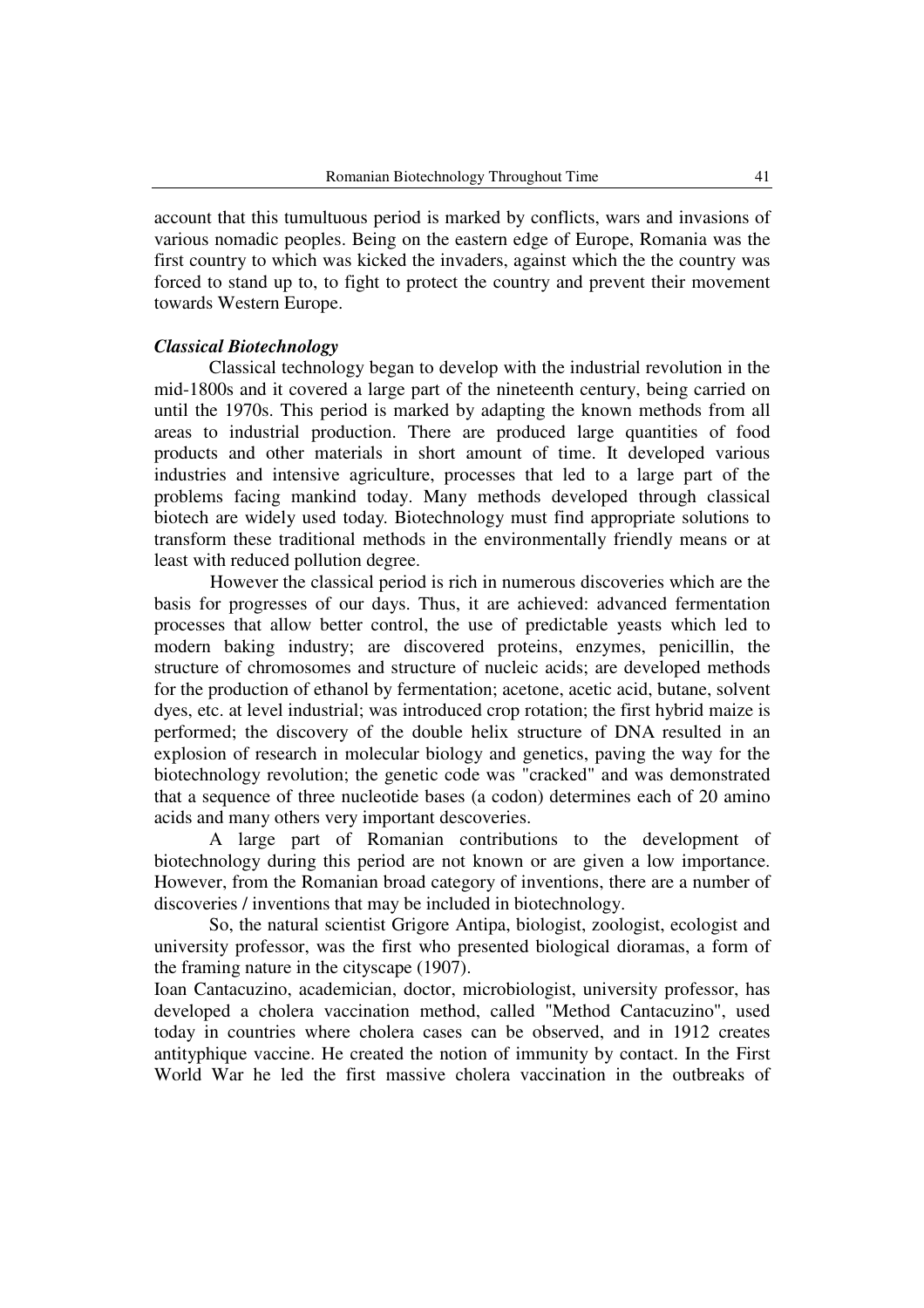infectious, saving many thousands of lives [30, 31]. As a result of his activity, the Professor Cantacuzino created, from legal point of view in 1921: « Serums and vaccines Institute "Dr. I. Cantacuzino"». But this will function as a state institute from 1924 and will have different sources of revenues such as those from the State budget, through the sale of vaccines and serums or donations [32].

Dr. Nicolae Paulescu discovered the insulin (1921), the hormone secreted by the pancreas that regulates the metabolism of carbohydrates, lipids, protids and minerals from the body. Dr. Paulescu is the one who has demonstrated efficacy of this substance in reducing the hyperglycemia and who used the insulin to treat diabetes. Unfortunately, due in part to historical conditions, after 8 months of publication in a Belgian specialized journal by Dr. Paulescu the results of his research under the title Recherches sur le rôle du pancréas dans l'assimilation nutritive", two Canadians, who had taken notice of the Romanian work from the publications of the time, were able to isolate the insulin and use it to treat a patient, such as in 1922, so that in the 1922 they received the Nobel Prize for this discovery at the expense of Paulescu. In 1969, the Nobel Committee recognizes the merits and priority of N.C. Paulescu in the discovery diabetic treatment, but ruled out official repairing. "Oficial Repair" would have required significant material compensation [14, 30, 31].



**Figure 3. Dr.Paulescu and insulin** [32]

Emil Racoviță is the first biologist in the world who has studied life in Antarctica, he is the founder of biospeleology and discovered the beaked whale 8].

A spectacular discovery is *Gerovital*. Dr. Ana Aslan prepared this product in 1952 and it was patented in over 30 countries.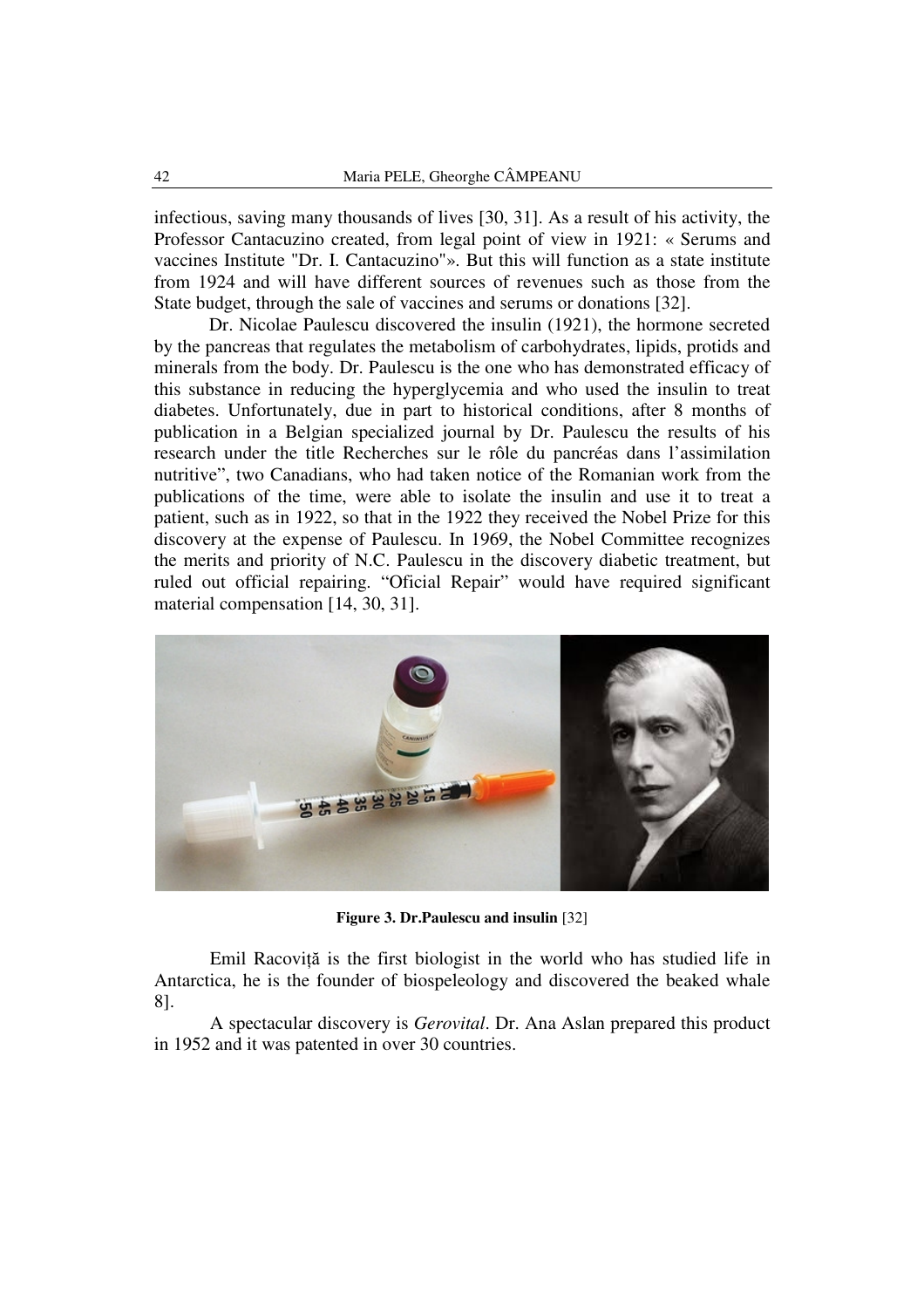

**Figure 4. Emil Racovita and the Belgica ship** [8]

In the same year she founded the *National Institute of Gerontology* & *Geriatrics* "Ana Aslan".

Together with the pharmacist Elena Polovrageanu, Dr.Ana Aslan invents the geriatric *Aslavital* product too. Aslan therapy effects on aging were convinced from the start. Many famous patients (Tito de Gaulle, Pinochet, Chaplin, Claudia Cardinale, princesses, comtes, managers of the world's largest banks, etc.) came to treatment at *National Institute of Gerontology & Geriatrics* "Ana Aslan" from Otopeni.



**Figure 5. Dr. Ana Aslan and Gerovital** [30, 31]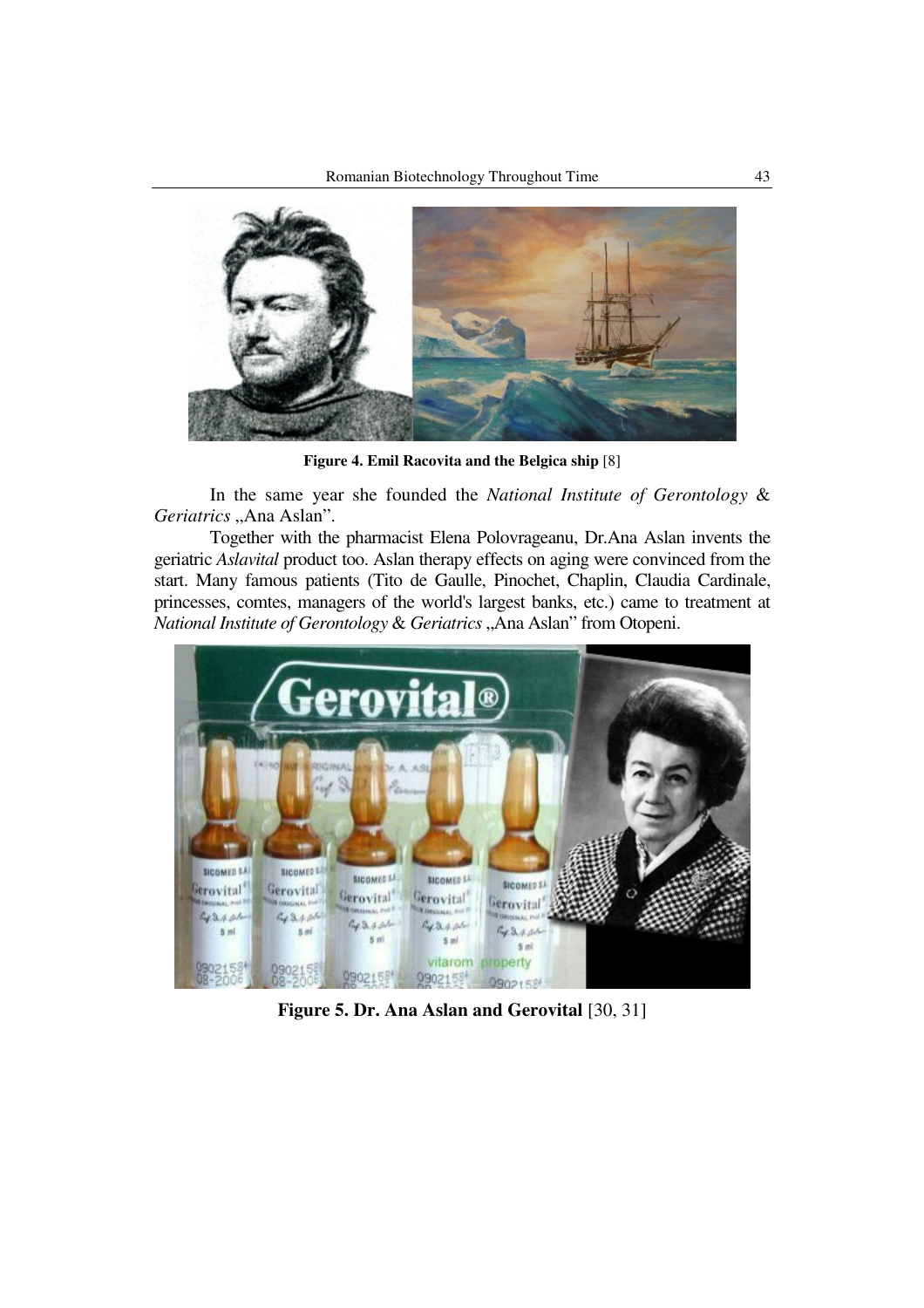Reputation of "Aslan" products known around the world, led to the worldwide setting up of clinics, hospitals and institutes specialized in using of Gerovital and derived products [30, 31].

In 1928/1929, Alexander Fleming discovered penicillin produced by *Penicillium* mould. However, industrial production of penicillin was developed only after the Second World War. With the help of chemical engineering processes were established methods of sterilization, cultivation, purification, concentration and conditioning of this first antibiotic. The discovery of penicillin led to the discovery and production of many antibiotics and other metabolites such as vitamins, hormones, enzymes, polyglucides, vaccines, monoclonal antibodies, alkaloids, gasoline, etc by using different kinds of microorganisms (bacteria, yeasts, moulds) [1, 4].

Thus, the period 1945 - 1970 is marked by the development and characterizing of microorganism's growth processes to produce at level industrial in the bioreactors whose capacity can reach values of 250,000 l.

In these circumstancesin Iasi was built and opened in 1955, the first factory in Romania and South-Eastern Europe that has produced penicillin, had called the Chemical Factory nr. 2, Iasi. Four years later, as a result of diversifying the production of antibiotics and other medicines, the factory received the name of Antibiotics Factory. This factory is subsequently expanding its traditional portfolio becoming the most important producer of generic drugs and a brand with tradition (over 148 items), recognized in Romania with exports to over 73 countries worldwide [34].

Medical practice was developed as a result of the dedication of some doctors. For example Dr.Ioan Pop Popa is the first physician who performed open heart surgery from Romania, Dr. Marian Ionescu invented surgical equipment and artificial heart valves and Dr.Radu Deac invented as well artificial heart valves [35].

Develops wastewater treatment processes using microorganisms. For example Eng. George Volocvinschi is famous for inventing numerous technologies and systems with favorably impact through utility whereon it shows in terms of protecting the environment and their usefulness in everyday life [35].

In the period before 1990, Romania was difficult to have access to news published in scientific journals from developed countries such as those in Western Europe or the USA.

However, passionate scientists have published books foccussed on biotechnology. For example, there were three Romanian reference books on obtaining enzymatic preparations, namely: Industrial Microbiology - D. Motoc, 1962; Technology and industrial applications of enzymes - I.Vasilescu 1963 and Bioengineering of microbial enzymatic preparations - G.Zarnea, Gh.Mencinicopschi, St. Bragarea, 1980.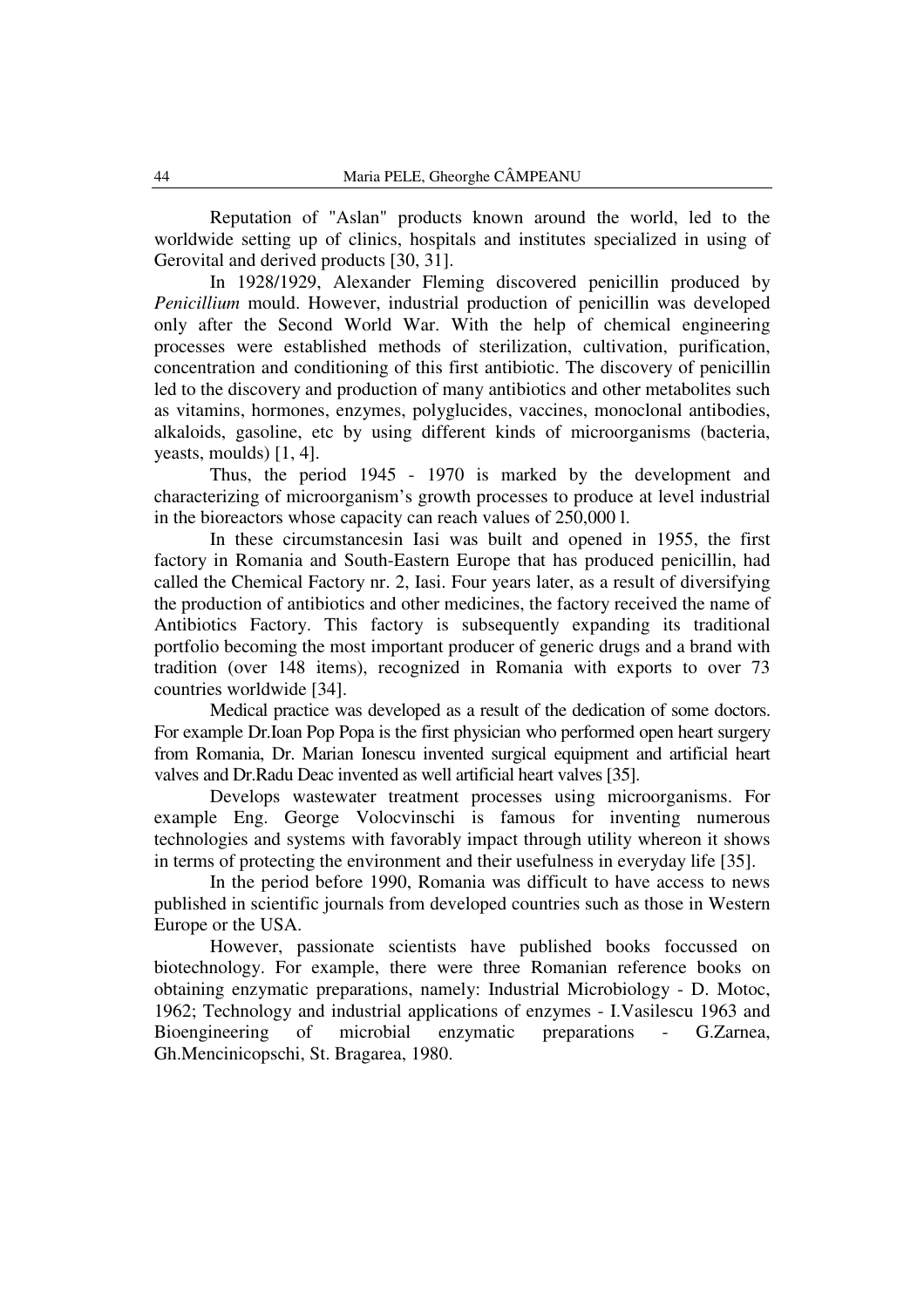## *Modern Biotechnology*

Modern biotechnology is often considered as genetic engineering whose foundations were laid in 1800 with the first investigations on genes.

Genetic discoveries made in the nineteenth century made that biotechnology to develop accelerated after the 1970s. Scientific knowledges are becoming more thorough and advancements in their use and application are growing at least exponentially.

Practically, modern biotechnology is the fund for genetic engineering and development processes using enzymes or immobilized cells, enzymatic or cell bioreactors, bioreactors optimization, development of new bioreactors according to the needs of cell cultures or microorganisms, improve control, mathematical modeling, and process control through computers.

Modern biotechnology has applications in all areas of life: agriculture, bioremediation, light industry, chemical industry, food processing, health, food security and social development, energy, etc.

Since the 1980s, by manipulating genetic informattilor and using advanced microscopy and information technology are made stunning advances in the treatment of some genetic diseases, gene transfer is accomplished in mammals, human insulin is obtained using the bacterium *Escherichia coli* (E. coli) genetically modified, was cloned the first mammal (Dolly the sheep, 1996), technology developed Polymerase chain reaction (PCR), there was the first drug to treat a form of leukemia through genetic engineering - interferon (Roche, 1986), are obtained genetically modified crops (tomatoes, corn, soybeans .. leader biotech firm Monsanto), the human genome is achieved through an international project, it establishes the method to create stem cell lines, was creates a recombinant vaccine for human papillomavirus (2006) and many others.

Many scientists worldwide have contributed to the amazing development of biotechnology of the last four decades. Romanian scientists' contribution, though not always mentioned, is appreciable. The causes of the lack of visibility of the contribution of Romania in biotechnology are mainly due to political regimes before and after 1990 which have given little real interest in research. As a result, a high number of Romanian scientists including biotechnologists, are working in various renowned institutions worldwide (ex: NASA, Cambridge) participating to important discoveries. It is important to note that annually tens of pupils, students win first places in international competitions and most are invited to attend renowned universities abroad and unfortunately most of them remain abroad.

However, despite the difficulties encountered, biotechnologists of different specialties have outstanding achievements, appreciated worldwide.

The best known example are the medals won by Romanian wines obtained through green technologies (Feteasca Neagra Egregio, Floare de Luna, Feteasca Neagra, Feteasca Alba, Grasa de Cotnari, Mosia de la Tohani, Origini Cabernet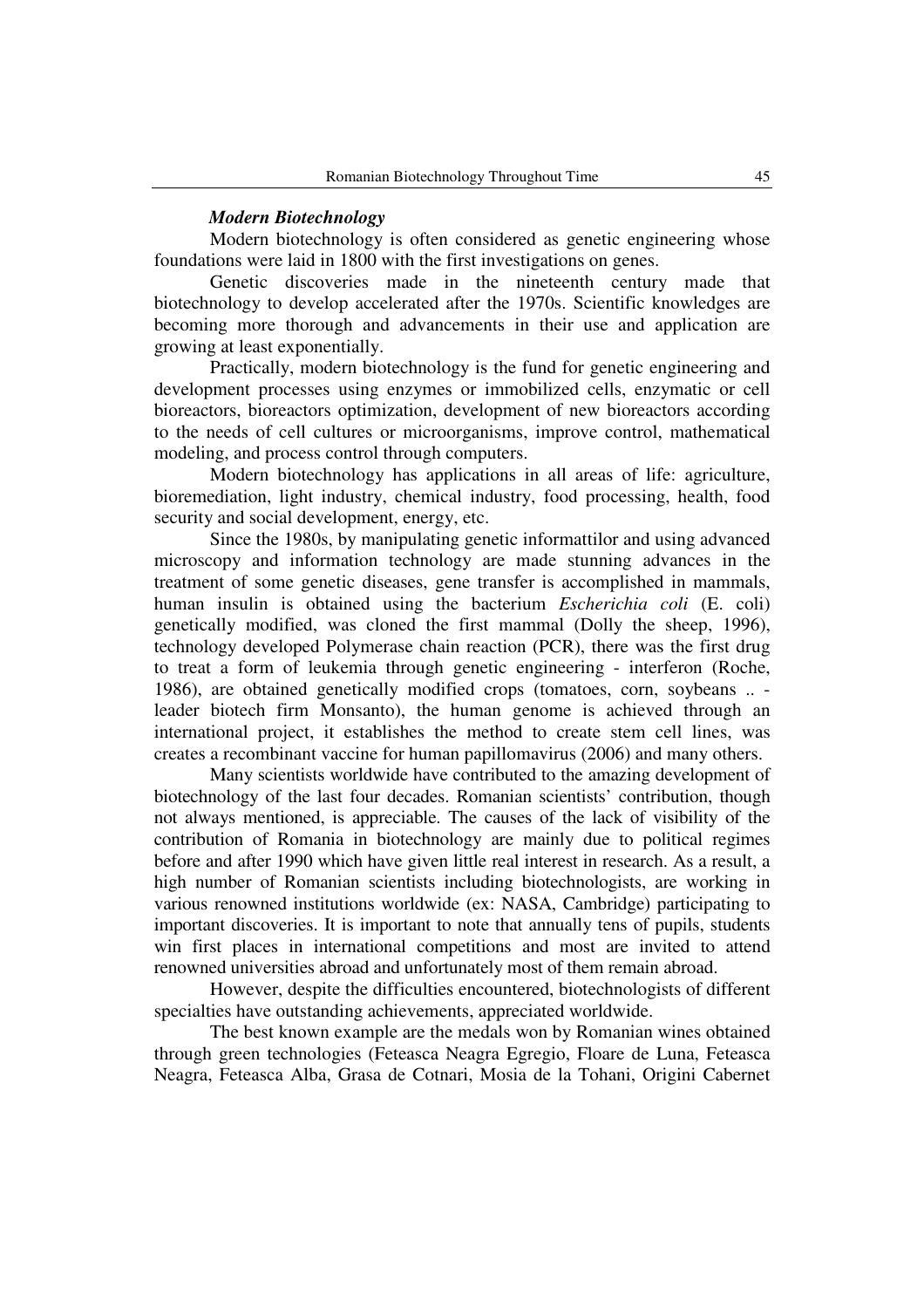Sauvignon, Sable Noble Alb, Solo Quinta White).

The discovery of the telocytes – a world first, made by a team of Romanian medical researchers from the Victor Babes National Institute of Pathology of Bucharest headed by Academician Laurentiu Mircea Popescu, who is the President of the Romanian Academy of Medical Sciences has been recognised in the United States too [20, 24].

A group of Romanian researchers have developed a technology for rapid regeneration of peripheral nerves (M. Albu, Professor I. Lascar, PhD. D. Zamfirescu, Acad. M. Simionescu, dr. I. Zegrea, dr. M. Popescu, I.D. Titorencu and G.Bumbeneci) for which at Trade Fair Innovations - Innova in Brussels in 2013, they received the gold medal [36].



**Figure 6. The young researchers who represented the team and received their medal technology for rapid regeneration of peripheral nerves** [37**]**.

Doctors at the Institute Fundeni working on an artificial pancreas device (the size of a powder compacts, in which are implanted pancreatic cells). This objective is the attention of many researchers around the world but it is expected that this tool will be available only in the years 2017 - 2018 as it raises a number of issues concerning the speed of insulin action forms that will be used, reliability, convenience and accuracy of glucose monitors plus cybersecurity to protect devices from hacking [21].

Artificial blood, obtained by doctors at the "Babes-Bolyai" University of Cluj could get the Nobel Prize. Researchers who have conducted are skeptical about its realization in Romania [10].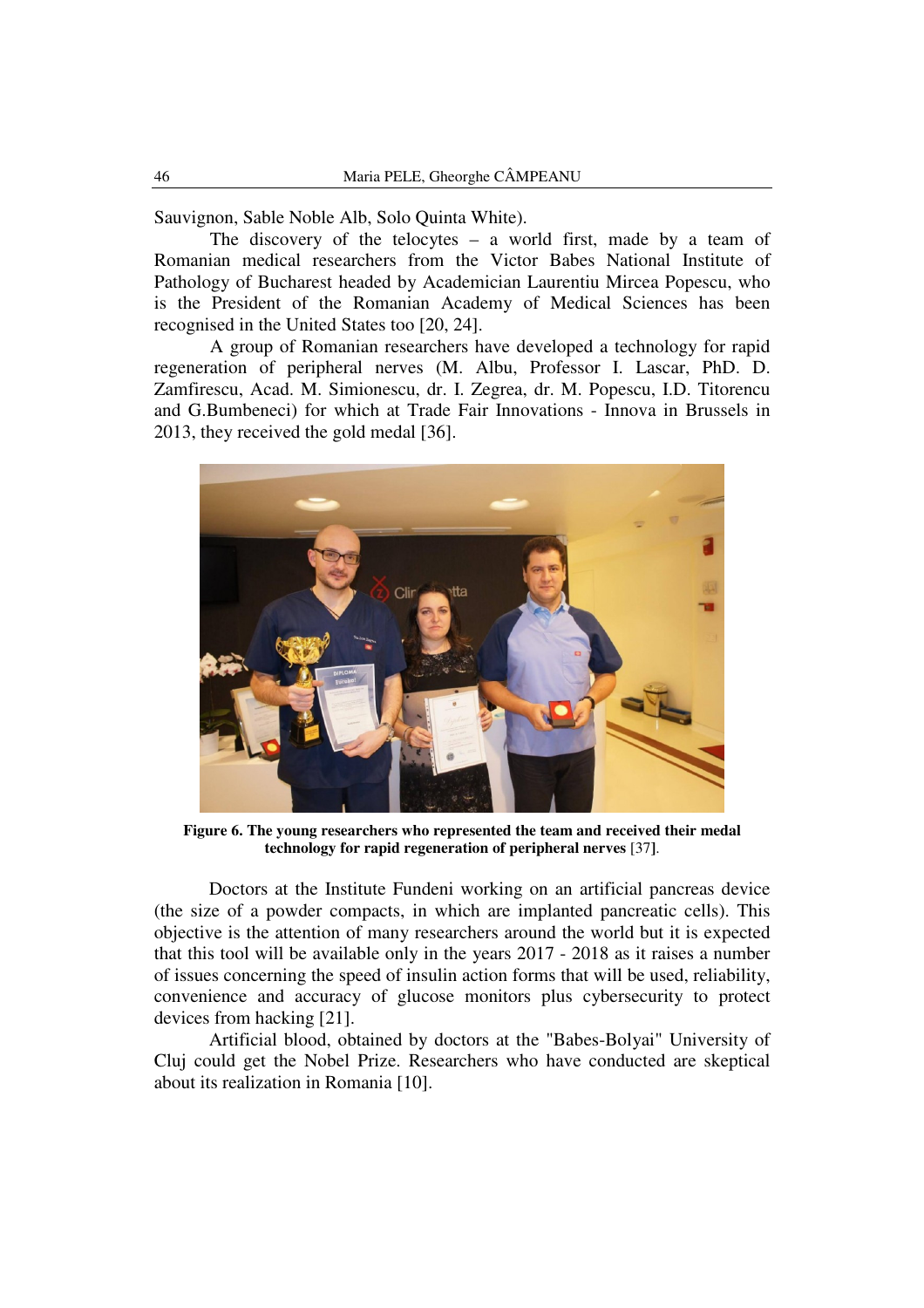Rodica-Mariana Ion - university professor and researcher at the Valahia University, specialist in porphyrin chemistry, and her team is the inventor of a new method of treatment of pre-malignant skin cancers [16].

The list could continue with other researchers from biotechnology, but the most remarkable are those who are involved in medical biotechnology as mentioned above.

Unfortunately, although Romania has enough smart minds able to meet the new challenges arising from population growth, antibiotic resistance or climate change, the real research is very little sustained. The funds are mainly for other than for applications in science, so in biotechnology. So if something does not change, inventions such as artificial blood or other will be taken, developed and promoted by interested institutions worldwide, and Romania will lose, like lost, for example Nobel Prize for the discovery of insulin.

## **Conclusions**

Biotechnology is the science of today, of the future and it has its roots in the distant history. This science with its ramifications and roots in all exact sciences is meant to find solutions to the current problems of the world: healthy and safe food for the entire world population, non-invasive medical treatments, environmental pollution, green energy sources, climate change and many others.

#### **References**

[1] J. H Bamberg, (2000), *British Petroleum and global oil, 1950-1975: the challenge of natonalism*. Vol.3, British Petroleum series, Cambridge University Press, 426-428.

[2] A. Ben-Menahem, (2009), *Historical Encyclopedia of Natural and Mathematical Sciences,* Vol. 1, Springer-Verlag Berlin, Heidelberg, New York, 1949CE, 4949

[3] L.E. Brezeanu, (2004), *Sursã de transfer tehnologic pentru viitor*, DACIA magazin, 13, 23.

[4] R. Bud, (1993), *The Uses of Life: A history of Biotechnology*, London: Cambridge University Press, 30, 133-135, 138-142, 165-177.

[5] I. Crişan, (2004), *Industria casnicã textilã - suport al autohtoniei si continuitãtii noastre în Carpați.* DACIA magazin, 13, 19.

[6] I. Crişan, *Signs on Tartaria Tablets found in the Romanian folkloric art.*  http://www.prehistory.it/ftp/arta\_populara01.htm

[7]C. A. Dehlinger, (2014), *Molecular Biotechnology*, Ch. 1, The Emergence of Molecular Biotechnology. Jones & Bartlett Publishers, USA, 3.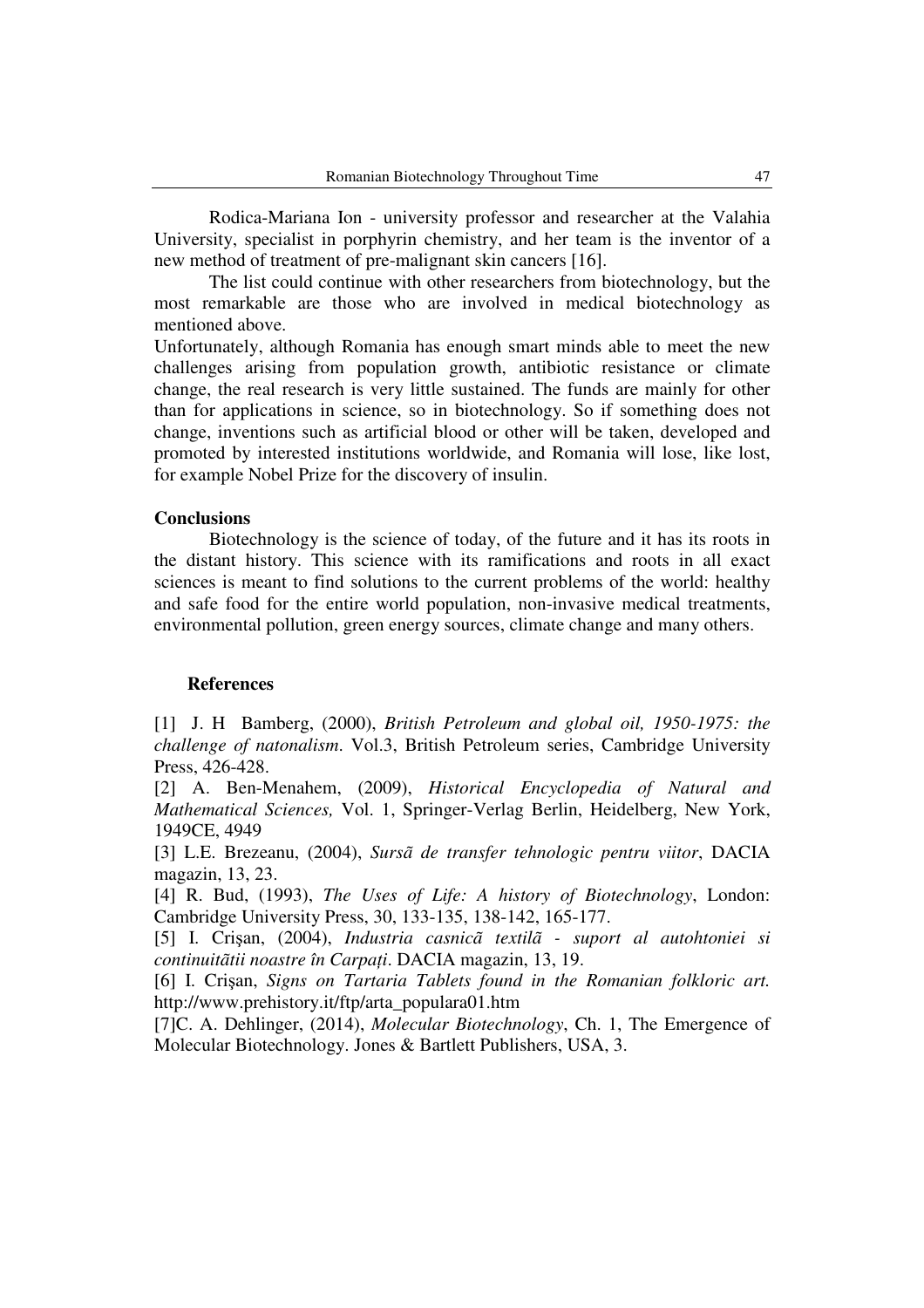[8] M. Diaconu, (2015), *Emil Racoviță – fondatorul biospeologiei, primul biolog din lume care a studiat viața în Antarctica*. Cunoaște România, Știați că, știință și *cunoaştere*, 22 decembrie 2015. http://www.cunoastelumea.ro/emil-racovitafondatorul-biospeologiei-primul-biolog-din-lume-care-a-studiat-viata-inantarctica/

[9] V. Dulgheru, (2016), *Istoria multimilenară care ne-a fost furată*. Ziarul "Literatura si Arta" – săptămăâanal al Uniunii scriitorilor din Moldova, http://www.literaturasiarta.md/printpress.php?l=ro&idc=3&idc1=478&id=3828

[10]. R. Florescu, (2015), *Inventie de Nobel: cum a luat nastere sangele artificial fabricat la Cluj,* 19 februarie 2015, http://adevarul.ro/locale/cluj-napoca/sangeartificial-fabricat-cluj-inventie-premiu-nobel-

1\_54e59e03448e03c0fdc42ba5/index.pdf

[11] D. C. Giurescu, (1981), *Illustrated History of Romanians*, Ed. Sport si Turism, Bucuresti, 42, 72-74.

[12] H. Haarmann, (2002), *On the formation process of old world civilizations and the catastrophe that triggered it*. European Journal of Semiotic Studies, 14,  $519 - 593.$ 

[13] H. Haarmann H., (2006), *On the fabric of old world civilizations:human response to the Black sea flood and subsequent climatic change. Journal of Archaemythology, 2, 27-64.* 

[14] D. Iane, (2008), *Nicolae Paulescu – Insulina, o descoperire Românească furată,* Altermedia, "Caiete De Protocronism Românesc" Revista Semestriala de dnalize si comentarii, Nr.2 (http://ro.altermedia.info )

[15] A. Imreh, (2015), *A story never told.*  https://vieilleeurope.wordpress.com/2015/12/19/getes-the-story-to-be-told-quotes/ [16] R. M. Ion, M. Neagu, C. Constantin., D. Boda, (2010) - Utilizarea porfirinei tetrasulfonate în fabricrea unui agent fotosensibilizator pentru terapia dermatologică, *RO125082(B1)* 

http://worldwide.espacenet.com/publicationDetails/biblio?DB=worldwide.espace net.com&II=19&ND=3&adjacent=true&locale=en\_EP&FT=D&date=20101230& CC=RO&NR=125082B1&KC=B1

[17] E. Masson, (1984), *L'Écriture dans les civilisation dannubiennes neolitiques. Kadmos*, Berlin, 23, 99 – 123.

[18] M. Merlini, G. Lazarovici, (2008), Settling discovery circumstances, dating and utilization of the Tărtăria tablets. *Acta Terrae Septemcastrensis.* Sibiu, Romania*:* Lucian Blaga University of Sibiu*. VII. ISSN 1583-1817*

[19] M. M. Pattison Muir, (1903), *The story of alchemy and the beginnings of chemistry,* D. Appleton and com., 191-194.

[20]. L. M. Popescu, M. S. Faussone-Pellegrini. (2010), Telocytes - a case of serendipity: the winding way from Interstitial Cells of Cajal (ICC), *via* Interstitial Cajal-Like Cells (ICLC) to Telocytes*. J Cell Mol Med*. 14, 729–740.